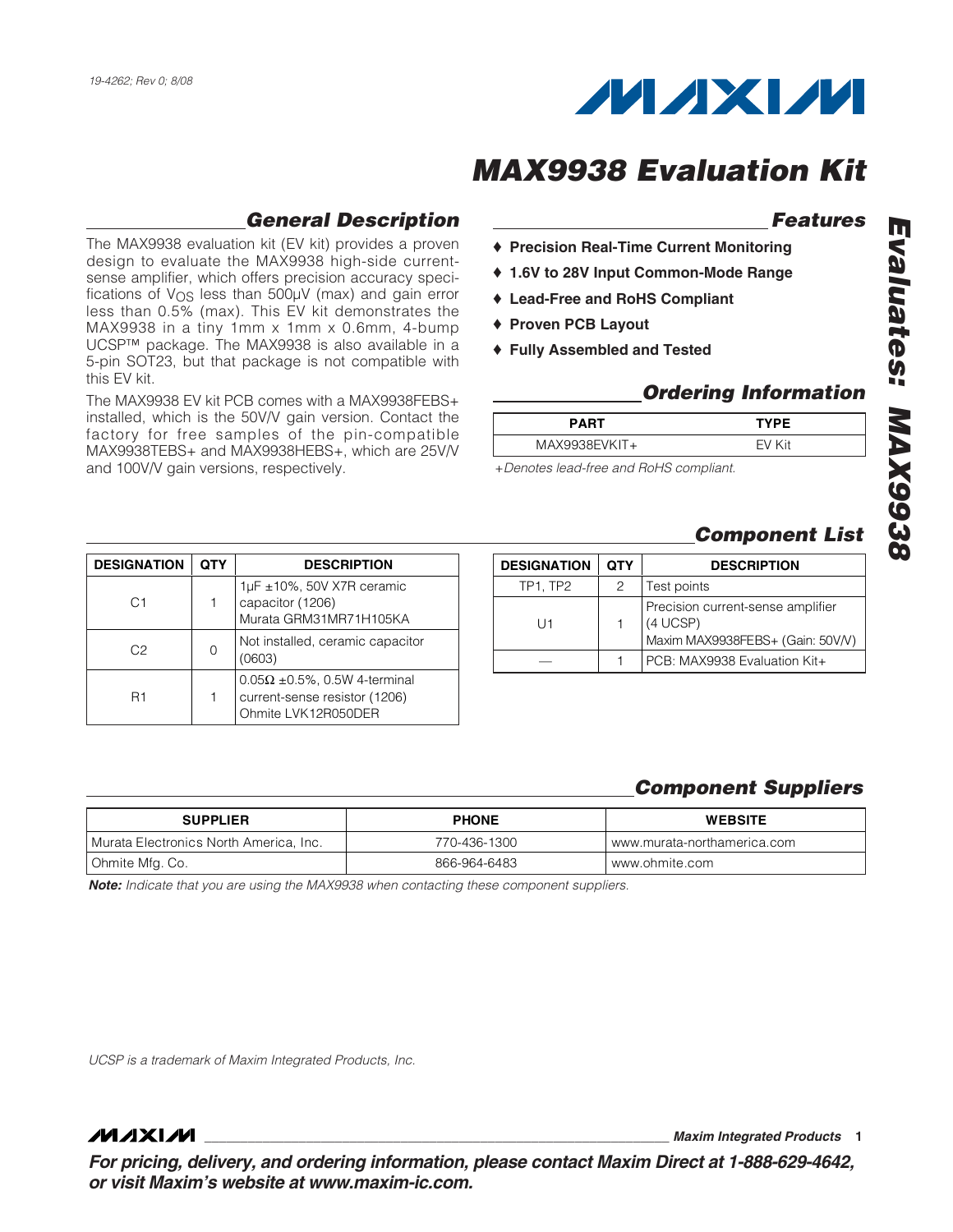# **Evaluates: MAX9938** Evaluates: MAX9938

# **Quick Start**

#### **Recommended Equipment**

Before beginning, the following equipment is needed:

- MAX9938 EV kit
- 3.6V, 1A DC power supply
- An electronic load capable of sinking 800mA (e.g., HP 6060B)
- Two digital voltmeters

#### **Procedure**

The MAX9938 EV kit is fully assembled and tested. Follow the steps below to verify the board operation. **Caution: Do not turn on power supply or the electronic load until all connections are made.**

- Connect the positive terminal of the 3.6V supply to the VBATT pad and the negative terminal of the supply to the GND pad closest to the VBATT pad.
- 2) Set the electronic load to sink 800mA.
- 3) Connect the electronic load's positive terminal to the LOAD pad and the negative terminal to the GND pad closest to the bottom of the EV kit.
- 4) Connect the first voltmeter across test points TP1 and TP2 to measure VSENSE.
- 5) Connect the second voltmeter across the VOUT pad and the closest GND pad.
- 6) Turn on the power supply.
- 7) Turn on the electronic load.
- 8) Verify that the first voltmeter reading is approximately 40mV and the second voltmeter is approximately 2V.
- 9) Adjust the current load from 800mA to 0A and verify that the reading of the second voltmeter is approximately 50 times the reading of the first voltmeter.

## **Detailed Description of Hardware**

The MAX9938 evaluation kit (EV kit) provides a proven design to evaluate the MAX9938 high-side currentsense amplifier, which offers precision accuracy specifications of VOS less than 500µV (max) and gain error less than 0.5% (max).

#### **Applying the VRS+ Supply and the Load**

The EV kit is installed with a MAX9938FEBS+, which has a gain of 50V/V. The current-sense resistor (RSENSE) value is  $0.05\Omega$  with  $\pm 0.5\%$  tolerance. The VOUT is given by:

#### $V_{\text{OUT}} = I_{\text{LOAD}} \times R_{\text{SENSE}} \times A_V$

where Ay is the gain and I<sub>LOAD</sub> is the current load applied to the device.

Normal operating VRS<sub>+</sub> and VRS- range is 1.6V to 28V.

#### **Measuring the Load Current**

The load current is measured as a voltage drop (VSENSE) across an external sense resistor. This voltage is then amplified by the current-sense amplifier and presented at the VOUT pad. Like all differential amplifiers, the output voltage has two components of error (an offset error and a gain error). The offset error affects accuracy at low currents and the gain error affects accuracy at large currents—both errors affect accuracy at intermediate currents. By minimizing both offset and gain errors, accuracy is optimized over a wide dynamic range.

#### **Evaluating Other Gain Versions**

The MAX9938 EV kit can also be used to evaluate other gain versions of the MAX9938 (25V/V or 100V/V, T or H suffix, respectively). Replace U1 of the MAX9938 EV kit with a different version of the MAX9938.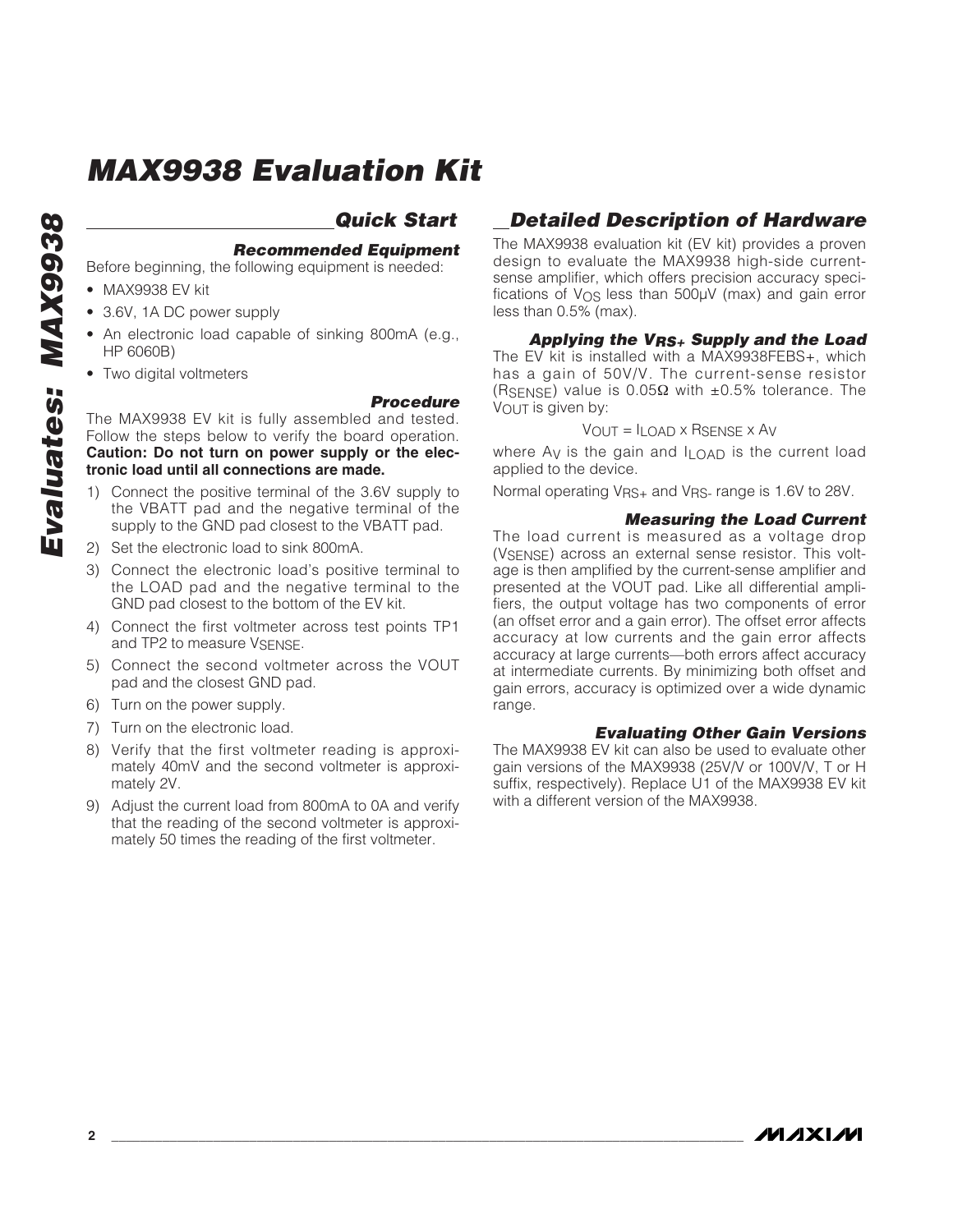

Figure 1. MAX9938 EV Kit Schematic

**Evaluates: MAX9938**